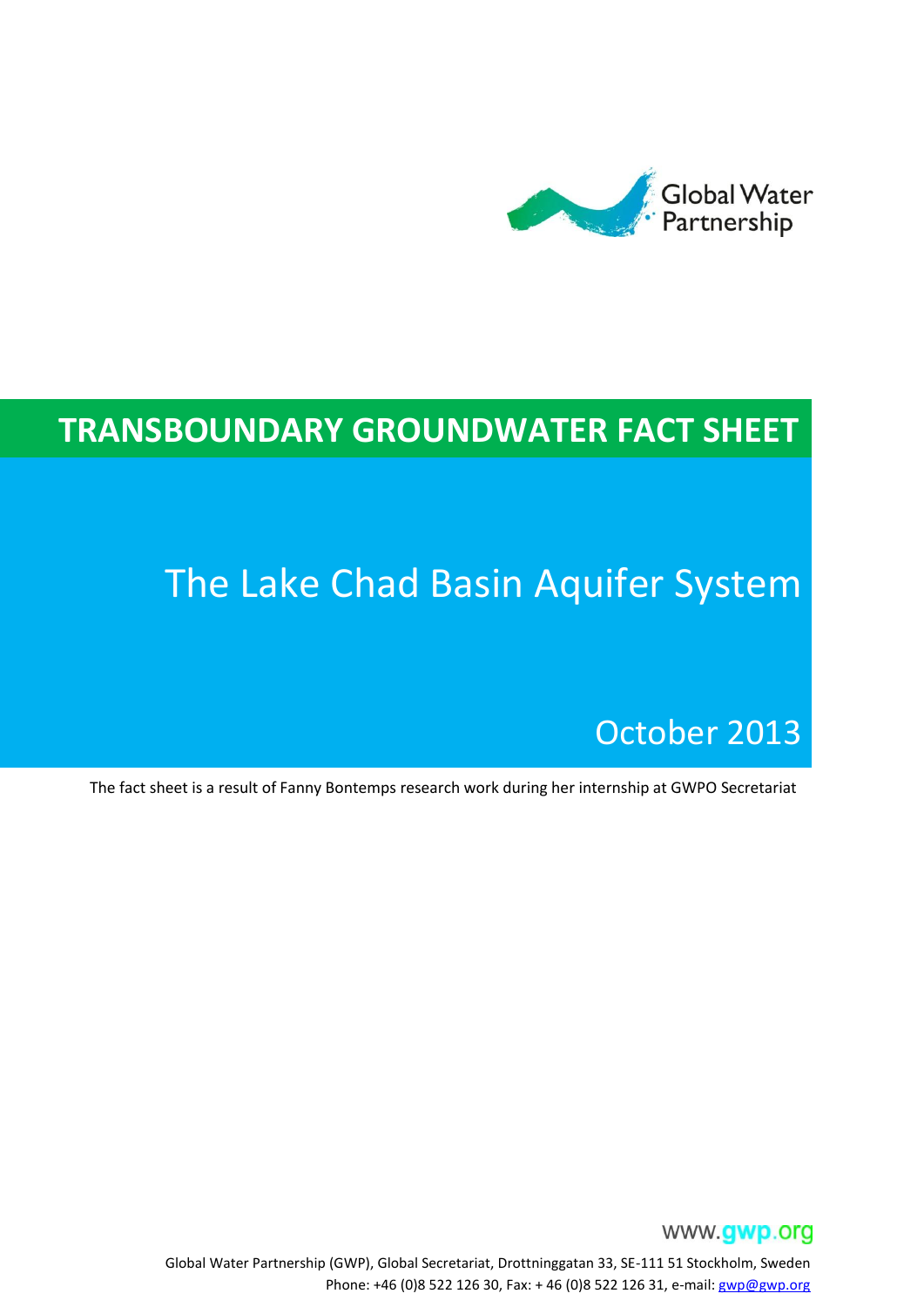### **Table of Contents**

| 1. |  |
|----|--|
|    |  |
|    |  |
|    |  |
| 2. |  |
|    |  |
|    |  |
|    |  |
| з. |  |
| 4. |  |
|    |  |
|    |  |
|    |  |
|    |  |
| 5. |  |
|    |  |
|    |  |
|    |  |
|    |  |
| 6. |  |
|    |  |
|    |  |
|    |  |
|    |  |
|    |  |
|    |  |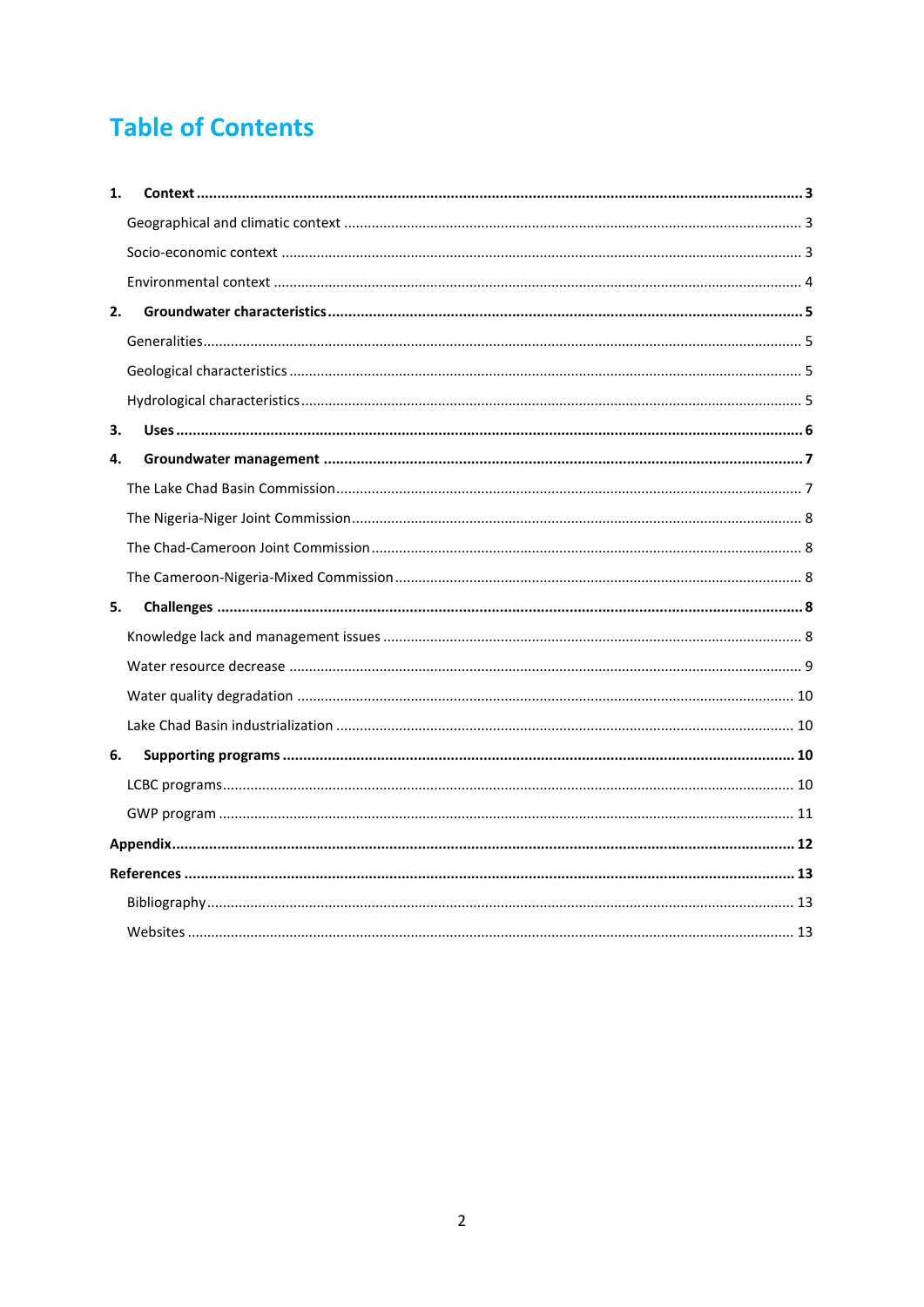### <span id="page-2-0"></span>**1. Context**

The Lake Chad Basin is a terminal depression with eight countries grouped around it, four of which are in direct contact with the lake: Nigeria, Niger, Chad and Cameroon.

#### <span id="page-2-1"></span>**Geographical and climatic context**

The basin is an extended plain with an altitude varying from about 3,000 meters in the north, northwest and south-west (respectively in the Tibesti Mountains, in the Ahaggar Mountains and in the Adamawa Plateau) to 180 meters in the Pays Bas, in the basin center.

Because of the Chad lake shallowness, most of the southern ponds and all of the northern ones can be considered as swamps.

Depending on precipitation rates, which vary from an average of 1,400 mm/year in the south to one of 10 mm/year in the north, four climatic zones can be identified in the Lake Chad basin:

- The humid zone in the basin southern part (Cameroon's and CAR's territory)
- The dry sub-humid zone on CAR's and Chad's territory
- The semiarid zone in the basin central part, in Nigeria, Chad and Niger
- The Northern arid and hyper arid zone in Niger and Chad.



#### <span id="page-2-2"></span>**Socio-economic context**

About 30 million people are settled in the Lake Chad Basin and belong to some of the poorest countries in the word. Agriculture, and primarily rain-feds in the south and in flooded areas, is the main basin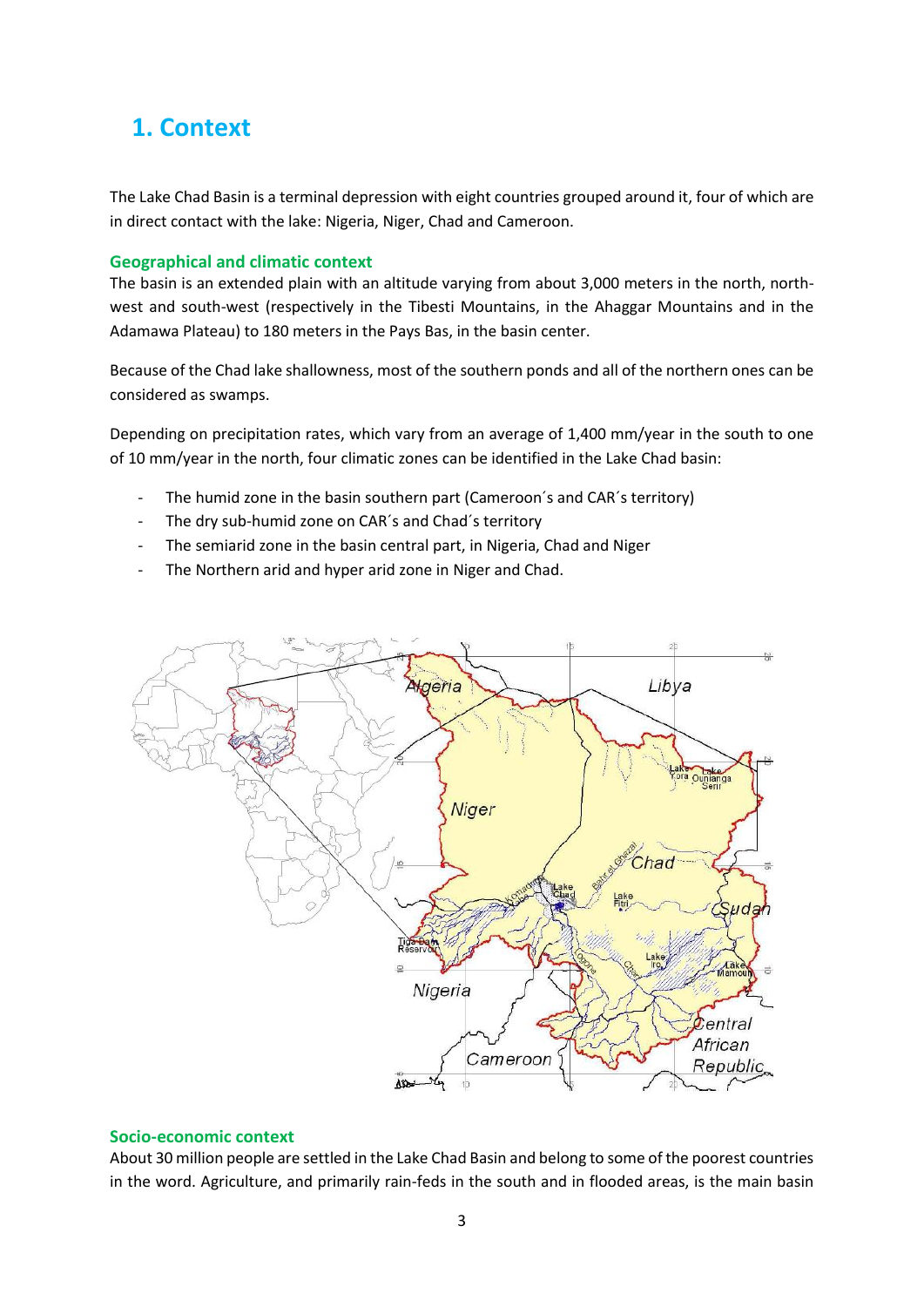activity. However, in the last thirty years, water demand for irrigation has quickly increased. For instance, between 1983 and 1994, irrigation demand has grown by 200%, leading to water resource overexploitation. This growth is mainly due to irregular precipitations and the low efficiency of irrigation systems.

Moreover, sanitarian coverage is nearly absent in all countries and water-linked infections such as hepatitis, typhus, cholera or malaria, spread over populations except in northern countries (Algeria and Libya). The drinking water coverage is also inadequate and in rural areas, most people obtain water directly from ponds in the rainy season or from hand-dug well in the dry period. In cities, groundwater is the main supply for the drinking water coverage but this coverage, mainly due to the cost, is still inadequate and does not reach rural areas.

#### <span id="page-3-0"></span>**Environmental context**

Over the last forty years, The Lake Chad Basin has suffered the largest documented decline in biodiversity, and despite efforts to manage threats and pressures, it is still declining.

Before, flora was mainly characterized by sparse vegetation cover such as savannahs, steppes, deserts… Nowadays, vegetation is highly modified by human activities which weaken ecosystems, such as agriculture, grazing or fuel wood collection.

Concerning fauna, the Lake Chad Basin hosts diversified species including ones of great international interest (elephant, lion, and migratory birds). However, several species have almost disappeared from the basin like the Addax, the Oryx or the black rhinoceros.

As explained before, the basin is home to a rich biodiversity but high human pressure causes flora depletion, deforestation and soil degradation, especially in areas where environmental and climatic conditions favor agriculture. Moreover, poaching, stray animal and fishing channels multiplication worsen this pressure. However, human activities could also contribute to the biological diversification by setting up an agro-forestry system and creating protected areas.

Invasive species development is another issue caused by human activities. This phenomenon is mostly seen in the komadougou-Yobe sub basin, Chari Logone sub system and the lake itself. In the KYB subsystem, there are two prominent invasive species, typha grass and quelea birds. The Chari-Logone system was colonized by water Hyacinth and the lake itself has been invaded by Typha and water Hyacinth. Related impacts are crops destructions by birds and channels blockage by weed. Both lower incomes, increase poverty and enhance conflicts between different uses of resources.

In order to protect basin biodiversity, a Strategic Action Program called "Reversal of Land and Water Degradation Trends in the Lake Chad Basin Ecosystem" was set up by the Lake Chad Bain Commission.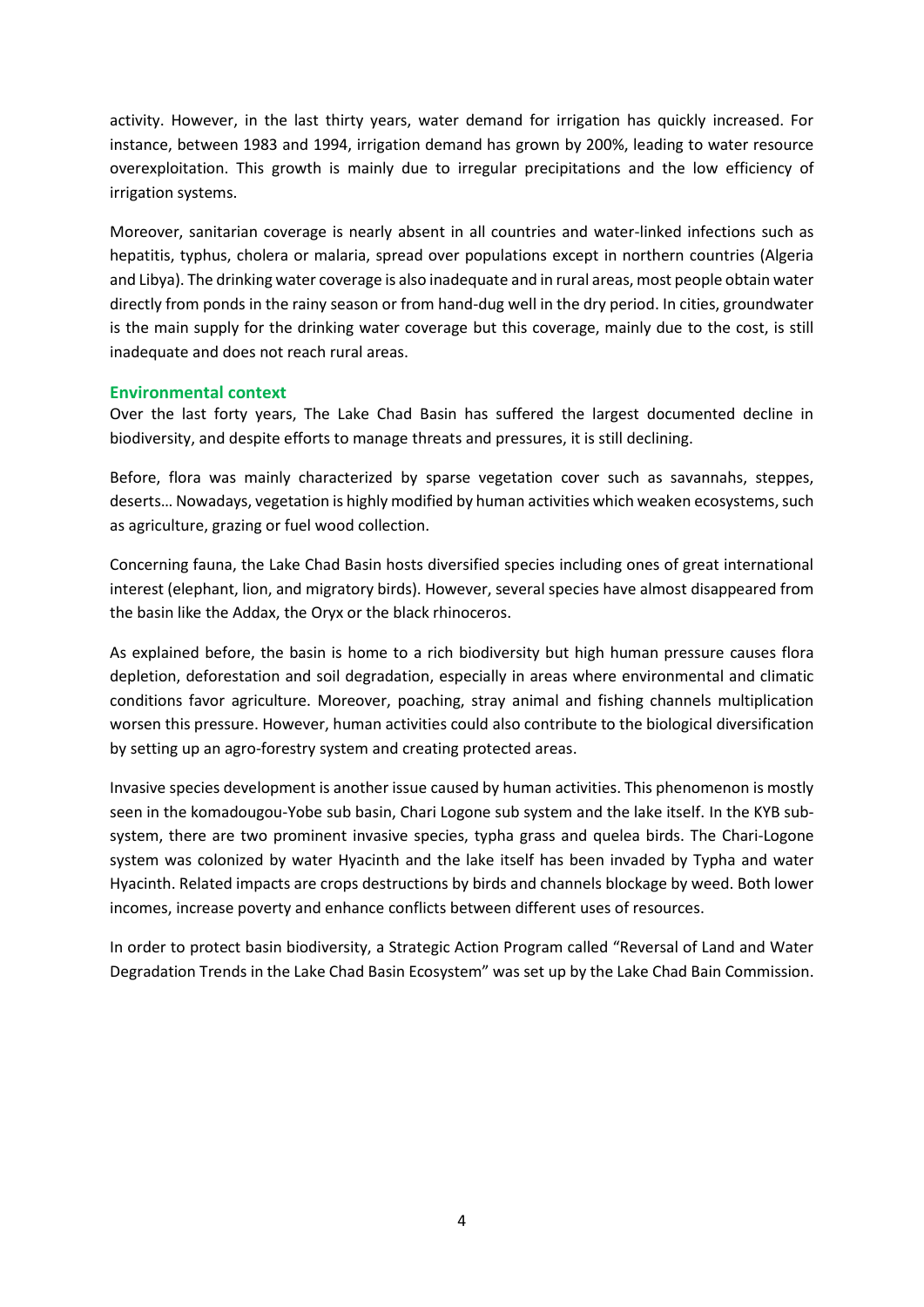### <span id="page-4-0"></span>**2. Groundwater characteristics**

### <span id="page-4-1"></span>**Generalities**

The Lake Chad Basin covers 2,434,000 km<sup>2</sup>, which is approximately 8% of total Africa surface<sup>1</sup>. The basin is shared by the following riparian countries: Chad (45%), Niger (28%), the Central African Republic (CAR) (9%), Nigeria (7%), Algeria (4%), Sudan (4%), Cameroon (2%) and Libya (0.5%). Chad and Niger are those with the largest shared territory but three quarters of the lake water come from the CAR and Cameroon.

### <span id="page-4-2"></span>**Geological characteristics**

The Lake Chad Basin is one of the largest sedimentary groundwater basins in Africa. It is composed of three main aquifers: the upper Quaternary with the Lower Pliocene, the Continental Terminal and the Cretaceous lower aquifer. Since the main source of water recharge to these aquifers is from surface waters (e.g. Lake Chad), the aquifer system is highly sensitive to climatic changes.

- **The upper quaternary aquifer** is composed of two secondary aquifers supposedly connected.
	- o The Phreatic aquifer, in quaternary sand deposits, located between a few meters to a 50 meters depth. The water is suitable for domestic uses and livestock watering through dug wells and boreholes. However, there are high nitrate concentrations due to agriculture discharges and fecal contamination. This aquifer is directly linked to Lake Chad.
	- o The artesian Pliocene Aquifer is deeper as it can be found between a 250m depth and a 400m one with a more mineralized water. This water is used mainly in Nigeria and the Cameroon extreme North regions. The artesian pressure is currently lowering possibly due to over pumping and as this aquifer is only replenished in limited areas and not connected with the lake.
- **The middle aquifer** is composed of Continental Terminal formations which are alternating sandstone and clay layers, 450-620 m from the surface. This water is also suitable for domestic uses but extraction costs are considerable. However, this aquifer supplies important urban centers like Maiduguri in Nigeria.
- **The Cretaceous lower aquifer** is not well known yet. It is composed of the Hamadien Continental and the Intercalary Continental, two fossil and highly mineralized groundwater tables.

See the geological cross section in appendix.

#### <span id="page-4-3"></span>**Hydrological characteristics**

The Lake Chad Basin could be subdivided into two main hydrological sub basins:

• The Chari-Logone subsystem, which covers approximately 650,000 km<sup>2</sup> and hosts the Chari River and the Waza-Logone floodplains.

 $\overline{\phantom{a}}$ 

<sup>1</sup> UNEP, 2004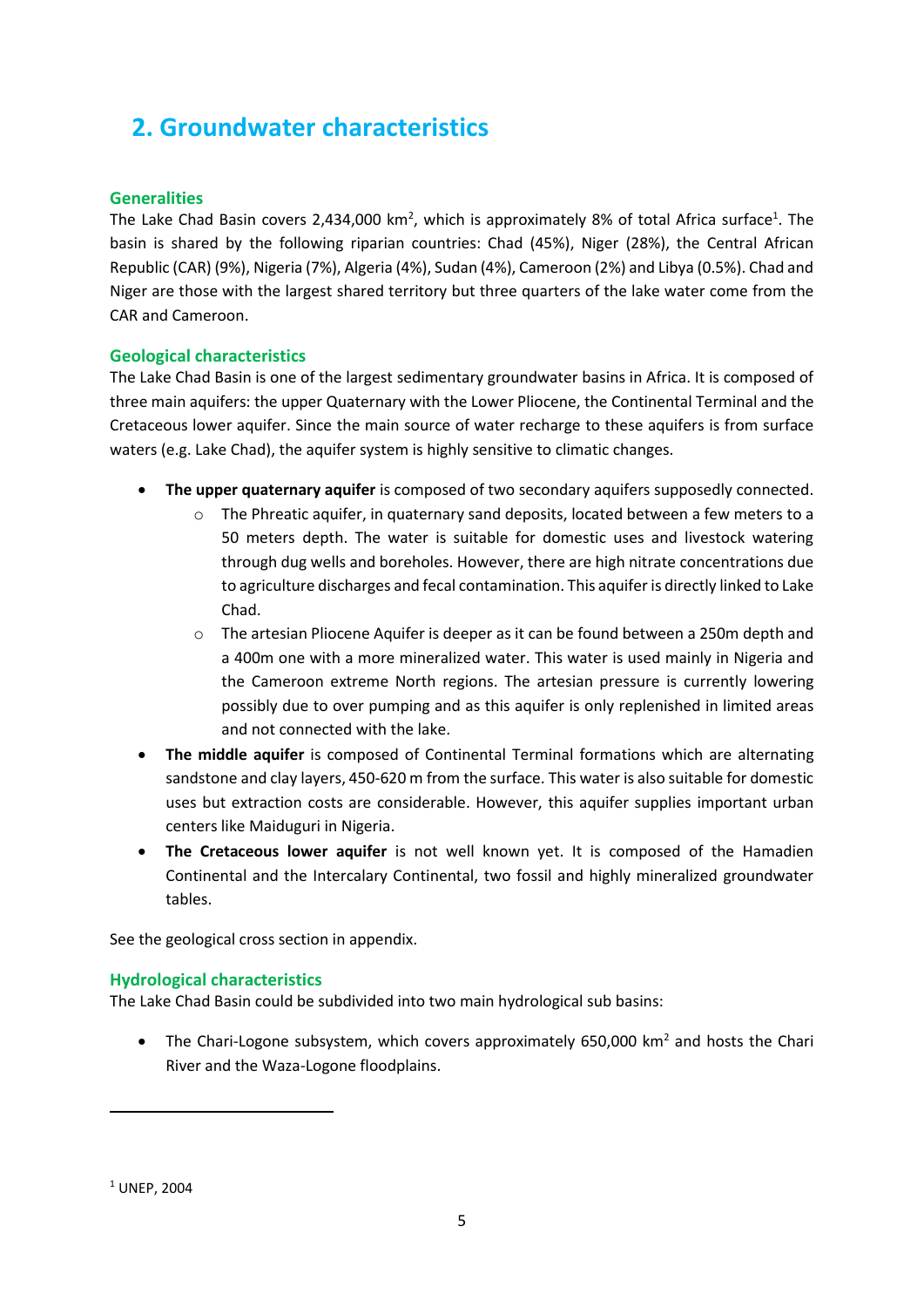• The komadugu-Yobe sudsystem, which covers 148,000 km<sup>2</sup> but contributes only to 2.5% of the total riverine inflow into Lake Chad.

Isotopic studies suggest that groundwater in the Middle and the Lower Aquifers is 20,000 or more years old and is not replenished by modern recharge.

Concerning the upper aquifer recharge, isotopic studies have highlighted recharges zones in higher areas (Mandara Mountains, Guera and Batha massifs) and in exposed sand dunes areas. Leakagesfrom three rivers (Yaéré, Massénya and Logone Rivers), the Lake Chad and wetlands also contribute to aquifer recharge.

However, these latest groundwater recharges have decreased in recent years, mainly due to drought conditions and management decisions in the upstream regions. Indeed, river flows have dropped by 47% since the late sixties and, summing lower precipitations, the total input volume inflowing into the Lake has decreased by 50%.

The water quality is high on the average although a salinization phenomenon in the North. However, water quality investigations in the three aquifers have shown high fluoride concentrations. High concentrations of trace elements were also found in several Nigerian samples (barium, boron, chromium, nickel, molybdenum, lead and uranium).

### <span id="page-5-0"></span>**3. Uses**

Since agriculture remains the most important activity for over 60% of the basin population, irrigated agriculture is the first water user. Indeed, groundwater is used increasingly for irrigation especially for dry-season irrigation of seasonal grazing grounds.

| Sectoral groundwater use in Chad and Niger |      |              |  |  |  |  |
|--------------------------------------------|------|--------------|--|--|--|--|
|                                            | Chad | <b>Niger</b> |  |  |  |  |
| Industrial use                             | 0%   | 4%           |  |  |  |  |
| Agricultural use                           | 79%  | 39%          |  |  |  |  |
| Domestic use                               | 21%  | 58%          |  |  |  |  |

*From Marianne Alker, German development Institute*

The FAO has estimated current and potential water volumes used for irrigation in each riparian country.

|                       | Area under<br>irrigation (ha) | <b>Irrigation potential</b><br>within the whole basin | <b>Gross irrigation water requirement</b><br>(km3/year) |                  |
|-----------------------|-------------------------------|-------------------------------------------------------|---------------------------------------------------------|------------------|
| <b>Country</b>        |                               | (ha)                                                  | Per ha<br>(m3/ha.year)                                  | Total (km3/year) |
| Nigeria               | 82,821                        | 304,000                                               | 1,000                                                   | 3,040            |
| <b>Niger</b>          | 2,000                         | 11,000                                                | 0.215                                                   | 2,000            |
| Algeria               | 0                             | 18,000                                                | 0.000                                                   | 0                |
| Sudan                 | 500                           | 4,000                                                 | 7,500                                                   | 0.030            |
| <b>Central Africa</b> | 135                           | 16,500                                                | 16,500                                                  | 8.250            |
| Chad                  | 14,020                        | 277,500                                               | 15,500                                                  | 4.163            |
| Cameroon              | 13,820                        | 66,700                                                | 12,500                                                  | 0.834            |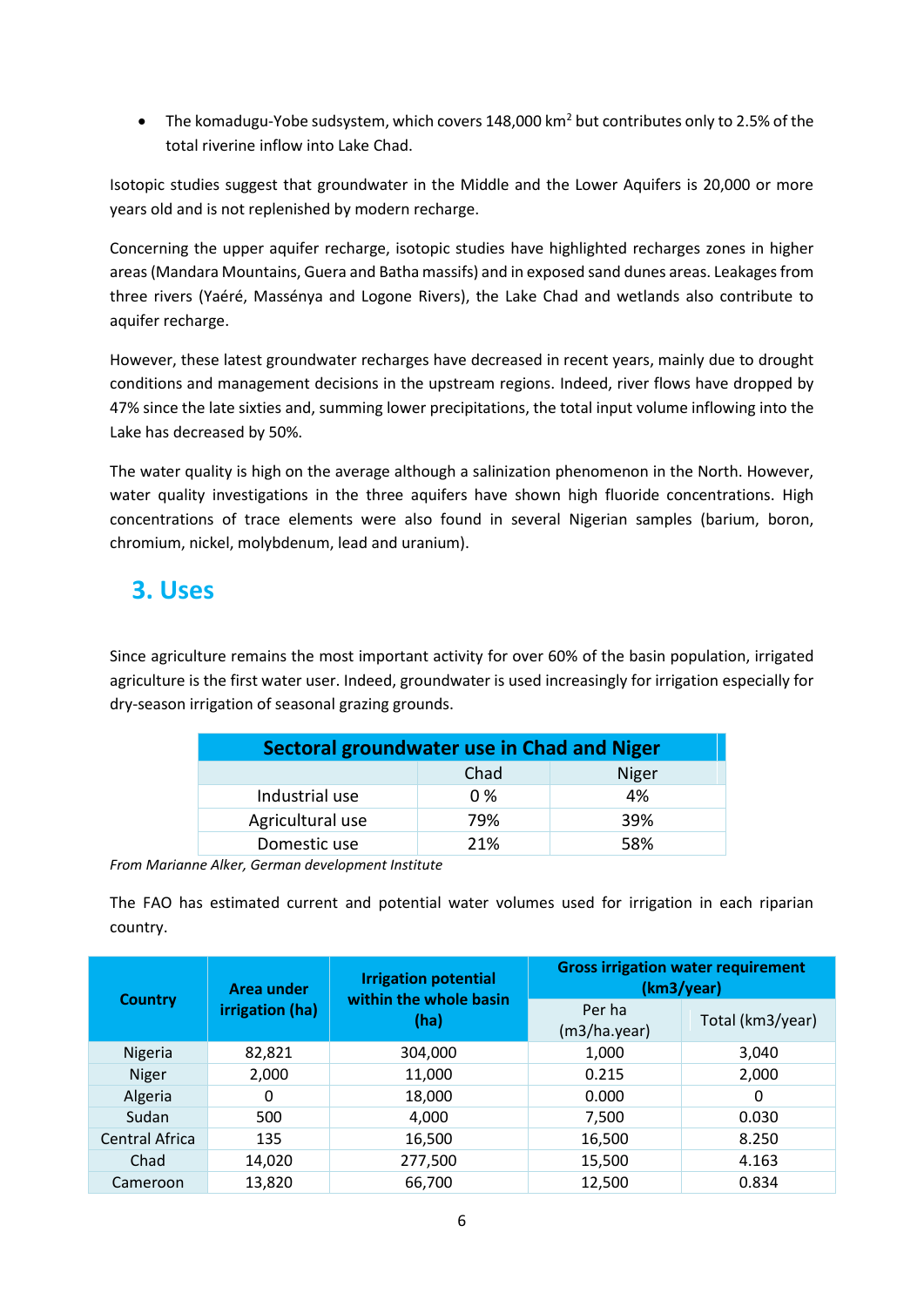### <span id="page-6-0"></span>**4. Groundwater management**

### <span id="page-6-1"></span>**The Lake Chad Basin Commission**

The Lake Chad Basin Commission, based on the "Convention Relating to the Development of the Chad Basin" signed in 1964, was created in order to regulate the management of transboundary natural resources. Cameroon, Niger, Nigeria, Chad and The CAR are members of the LCBC and Sudan was granted membership in 2000 but has not yet ratified the convention.



Diagram of Lake Chad Basin Commission organisation

This commission is in charge of:

- Regulating and controlling water and natural resources uses in the basin
- Initiating, promoting and coordinating natural resources development projects and research within the area.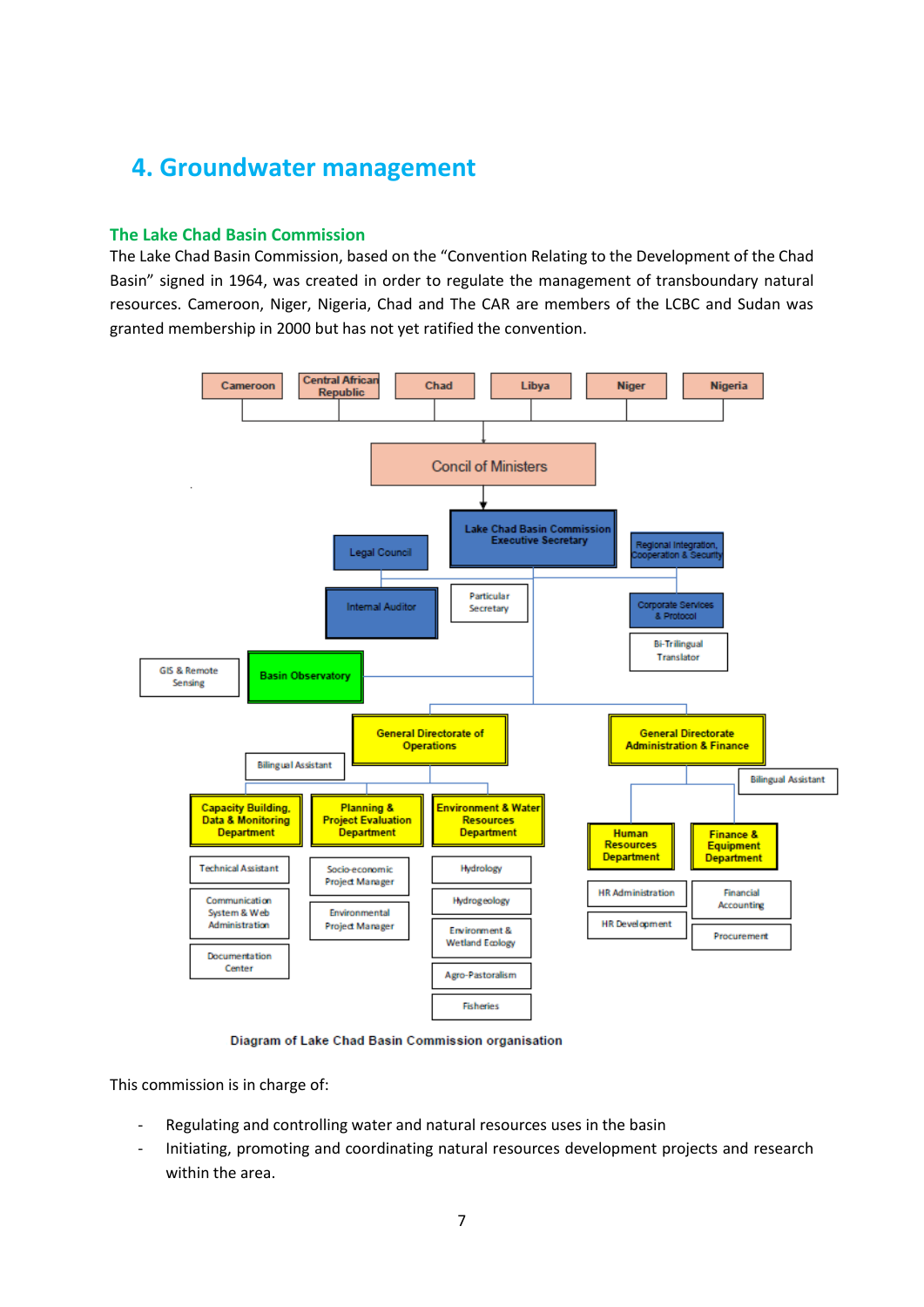Examining complaints, promoting conflicts settlements and promoting regional cooperation.

The LCBC is also in charge of groundwater management and even if only few groundwater programs are currently being implemented, the LCBC has recognized groundwater importance and has made effort to fully include groundwater in its activities.

The LCBC budget is provided by member countries with the following participation rates: Nigeria 52%, Cameroon 20%, Chad 1%, Niger 7% and CAR 4%. However, not all countries pay their entire duty so LCBC has to cope with constantly lowering founds.

In general, the LCBC is weakened by political and financial issues and suffers a lack of effective institutional capacity and technical knowledge to tackle transboundary aquifers challenges. For these reasons, LCBC is often bypassed, even when problems fall under its mandate.

### <span id="page-7-0"></span>**The Nigeria-Niger Joint Commission**

This commission was created in 1998 and concerns the equitable sharing as well as the development, conservation and use of common water resources between Nigeria and Niger. The commission area covers the Maggia/Lamido River Basin, the Gada/Goulbi of Maradi River Basin, the Tagwa/El Fadama River Basin and the lower section of the Komadougou-Yobe River Basin. Groundwater is explicitly included in the agreement which recognized the hydrological link between surface and groundwater.

#### <span id="page-7-1"></span>**The Chad-Cameroon Joint Commission**

This commission was created in August 1970, but is inactive and without permanent secretary.

#### <span id="page-7-2"></span>**The Cameroon-Nigeria-Mixed Commission**

This commission was created in 2002, out of the LCBC, in order to solve border-related conflicts between Cameroon and Nigeria.

### <span id="page-7-3"></span>**5. Challenges**

#### <span id="page-7-4"></span>**Knowledge lack and management issues**

In general, knowledge and management of groundwater in riparian countries is far from being adequate. This is the reason why governments do not consider water issues as they should and do not transfer the matter to the LCBC.

Indeed, despite the LCBC existence, groundwater management is not yet a concerted issue in the basin. All member countries decide on large water investments and constructions (dams, deep wells) without taking into consideration the possibility of affecting riparian countries. International donors always finance these projects under the condition of a LCBC non-objection, which is easy to get due to a lack of experts able to decide on the contrary.

However, countries share common issues and interests. Countries motivation levels for cooperation depend on their own climate conditions and water dependency:

- Downstream **Nigeria** may have a strong motivation for cooperation as its water demand is high and its surface water availability has been considerably reduced by water development projects in upstream Nigerian countries. In contrast to the other riparian countries,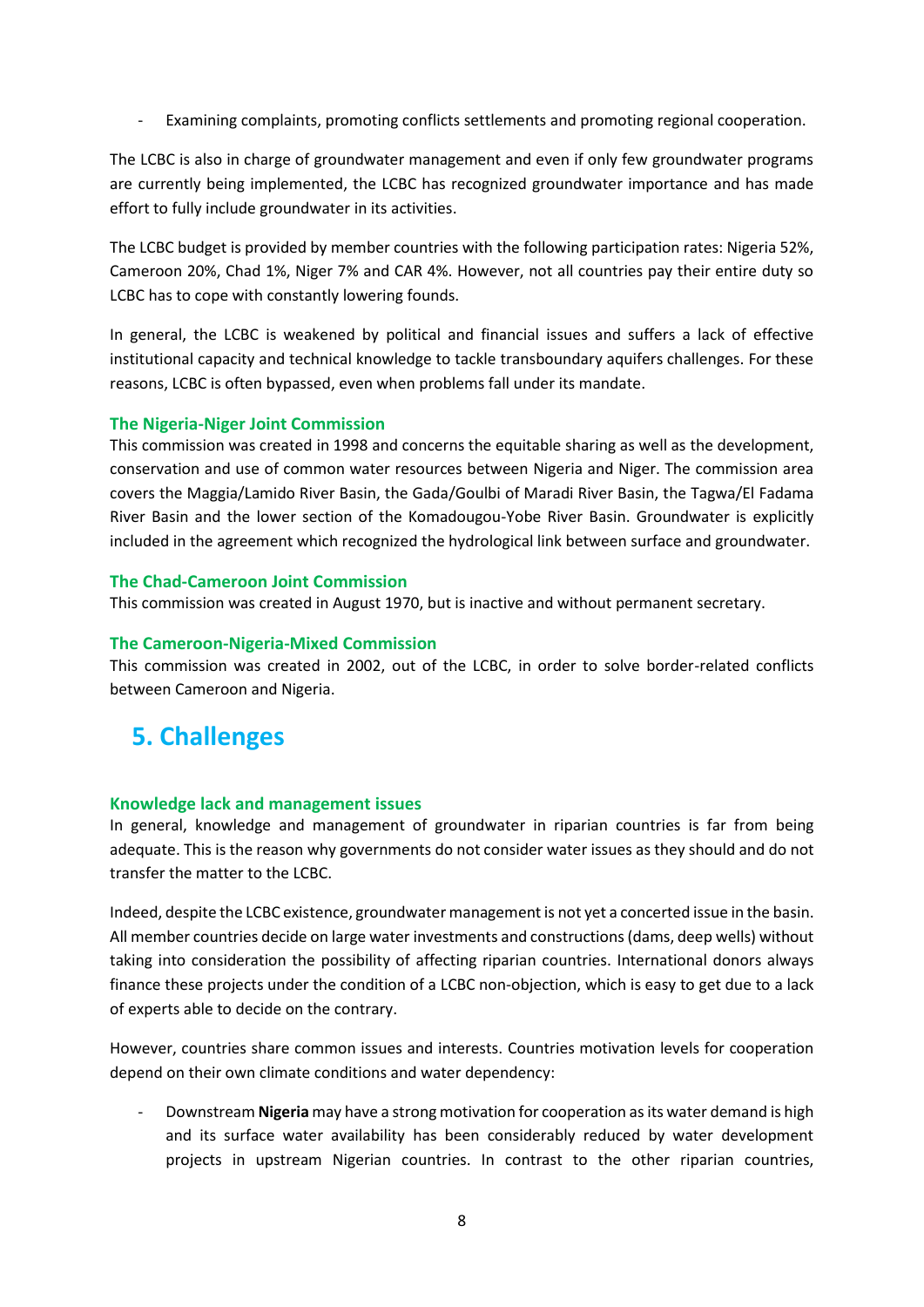groundwater extraction from all aquifers, including the lower one, is technically and financially feasible in Nigeria, giving it a clear advantage in groundwater development.

- **Cameroon** may have little motivation for cooperation as it shares only wetlands in the Lake Chad Basin and does not depend on exploitation of the lower aquifers.
- **Chad** motivation for cooperation is also low since the north of Chad is sparsely populated, and the Lower Aquifer exploitation will probably be impeded by technical and financial lacks.
- **Niger** is very dry and depends heavily on access to groundwater. Thus, Niger has a strong motivation to cooperate, especially since it faces technical and economic issues in groundwater exploitation development.
- The Central African Republic is presumably independent of groundwater resources and therefore is supposed to have little motivation to cooperate.

In addition to this motivation shortage, members do not necessarily need the agreement of the others before carrying out projects which alter regional water resource. In the past, this has led to various dams and irrigation projects with negative impacts on downstream riparian countries.

#### <span id="page-8-0"></span>**Water resource decrease**

Groundwater abstraction rates have been increasing since the middle of the  $20<sup>th</sup>$  century, both for domestic and agricultural needs. The Lake has also shrunk by 90% since that time and water flow has declined both due to drier climatic conditions and water overexploitation. At the same time, water demand has increased with population growth. Therefore, as surface water is lacking, populations are more and more groundwater dependent and extractions have increased to overexploitation.



### The Disappearance of Lake Chad in Africa

Nowadays, both because of overexploitation and reduced recharge flows, groundwater level is declining, threatening the economy of riparian countries. Indeed, Niger water dependency rate is about 90%, Chad´s one about 65% and Nigeria´s about 23%. A high dependency rate is closely linked to drier climate and agriculture-based economy. In the most densely populated part of the basin, and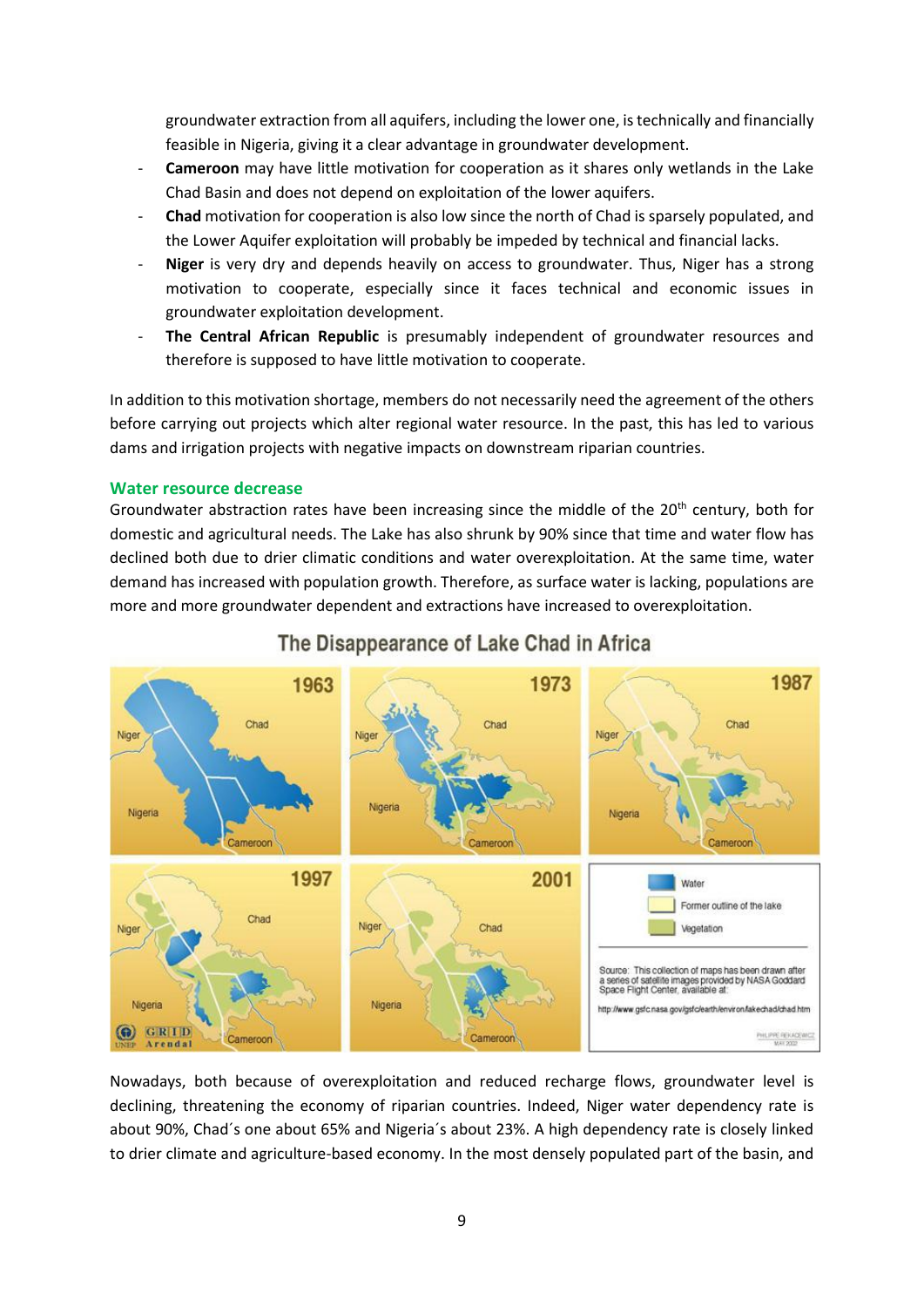since most of the population is Nigerian, about 50% of drinking and agriculture water demand is provided by groundwater.

### <span id="page-9-0"></span>**Water quality degradation<sup>2</sup>**

Regarding wells and pumps, groundwater contamination could be attributed to inflows and infiltrations of human and animal feces, wastewater and germs. Indeed, wells are both used by local populations and cattle. Apart from populations using drinking water network, most people consume contaminated water from wells and rivers, which causes diseases such as hepatitis, typhus or cholera. Thus, groundwater pollution is both due to animals and a lack of measures against water soiling.

Lake Chad groundwater is naturally strongly charged in cations and others elements like sodium, sulphates, iron and manganese. All have an impact on water organoleptic properties (taste, smell and flavor) but none on health, except the sulphates laxative effect.

However, the nitrogenous rate is worrying as the nitrate rate exceeds the 50 mg/l threshold in 42 wells and the nitrite one presents a 0.2 mg/l excess in 72 wells. These rates are both unhealthy in case of frequent and long–term consumption. Nitrogen degradation mainly comes from animal fecal matters in open wells.

In cities, in terms of bacteriology, no water samples of the Chadian Utilities Company contain coliforms and fecal streptococcus, which means that treatments are effective.

### <span id="page-9-1"></span>**Lake Chad Basin industrialization**

Oil industry development in Chad could bring negative impacts on groundwater resources and ecosystems. Nowadays, the basin is not much industrialized, but the oil exploitation beginning in Chad will increase industrialization. Indeed, this could lead to increasing urbanization, mining activities in the CAR and large-scale agricultural projects. All of which damage wetlands and lakes. Moreover, oil spills might cause water resource contamination, including groundwater aquifers.

### <span id="page-9-2"></span>**6. Supporting programs**

### <span id="page-9-3"></span>**LCBC programs**

**.** 

While transboundary surface water has been more or less extensively studied, knowledge on transboundary groundwater is quite poor and only four projects have been carried out since the LCBC creation:

 **Survey of groundwater resources in the Lake Chad Basin** which was carried out between May 1967 and 1972 with assistance from UNDP and FAO. It has investigated for the first time transboundary groundwater within the basin, through an extensive drilling program.

<sup>&</sup>lt;sup>2</sup>Information available on groundwater quality mainly come from the BGR/LCBC Project data base which come from about 300 wells or boreholes and the thesis of Edith Kadjangaba about the city of N'Djamena.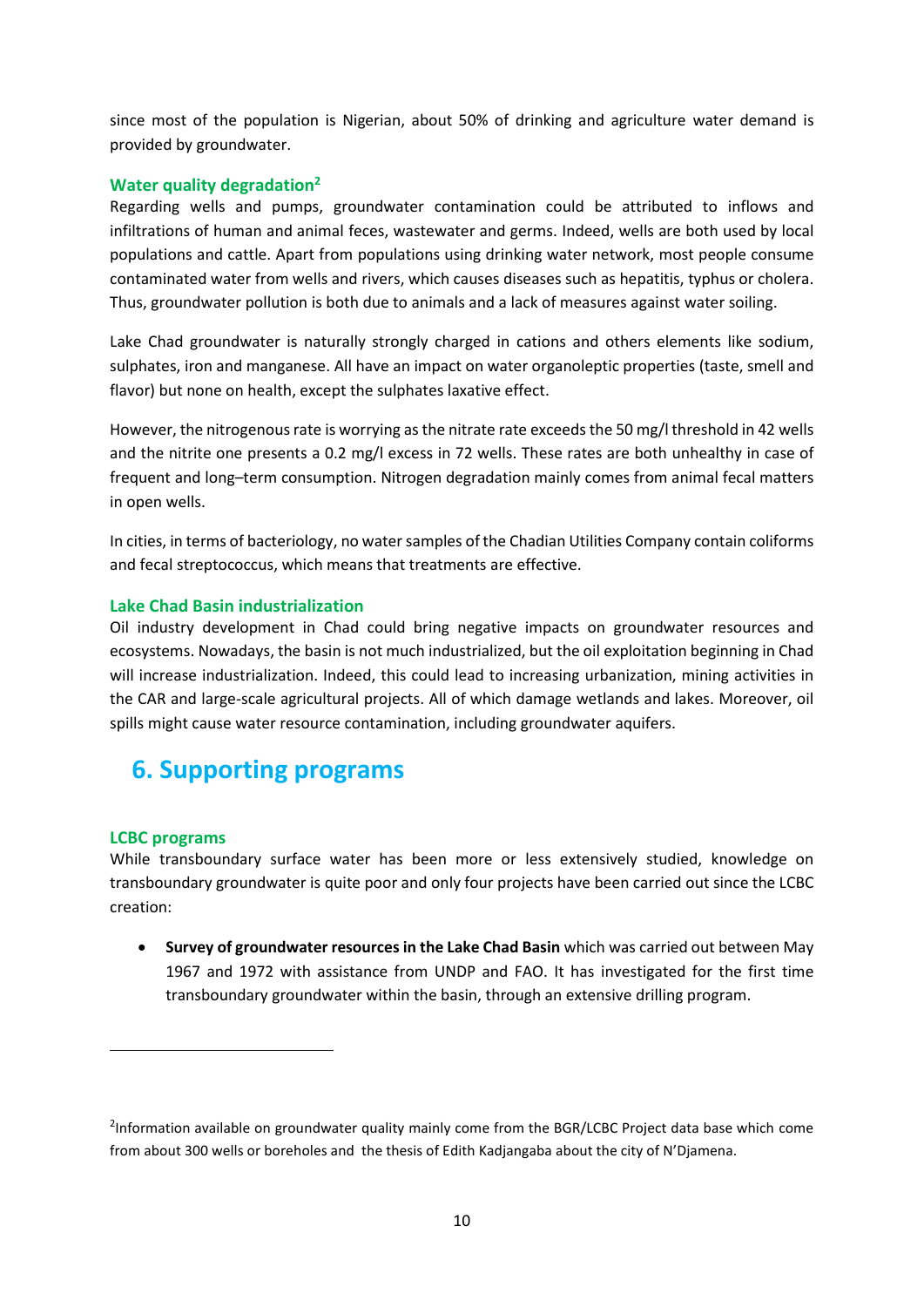- **Monitoring and management of groundwater resources in the Lake Chad Basin**. This project was funded by the ''Fond d'Aide et de Coopération de la Réparation de la République Française'' between 1991 and 1993, and was carried out with BGRM assistance. This project has proposed new technical tools for a rational water management such as the first regional groundwater model including Quaternary sands, Lower Pliocene and Continental Terminal.
- **Management of groundwater resources for the sustainable development of the Lake Chad Basin.** This project was carried out between July 1997 and December 2007, by UNESCO/LCBC, with the BMZ financial support. Its objectives were to contribute to the better management and planning of water resources by developing a manpower infrastructure and a simulation model, in order to characterize the upper aquifer behavior.
- **BGR ongoing project**
	- o **Supraregional Africa: Groundwater Management of Lake Chad Basin** (2012-2017)

The project intends to strengthen the LCBC so that it is able to coordinate the groundwater data exchange between member countries, integrate them in a management system and elaborate water resources strategies of sustainable character.

### *On-going activities:*

- Collecting and quality analysis of available data.
- Training of experts on collection, diagnostic and analysis of groundwater data.
- Developing a database for groundwater information.
- Compiling a hydrogeological map for the Chad Basin area.
- Establishing a unit responsible for evaluating and analyzing data within the LCBC. The unit will be in charge of developing integrated water management strategies within the Basin area

### <span id="page-10-0"></span>**GWP program**

Strengthening Institutions for Transboundary Water resources management in Africa (SITWA):

**Objectives:** The overall objective is to strengthen regional cooperation at the political, economic and stakeholder level for sustainable management of transboundary water resources in Africa and contributing to peace and security, stability and poverty alleviation, relying on African knowledge.

Specifics objectives are to provide a technical (pragmatic and institutional) assistance to ANBO aiming to transform it into a sustainable and influential organization and then improving water governance for transboundary water resources in Africa.

**Activities:** supporting the LCBC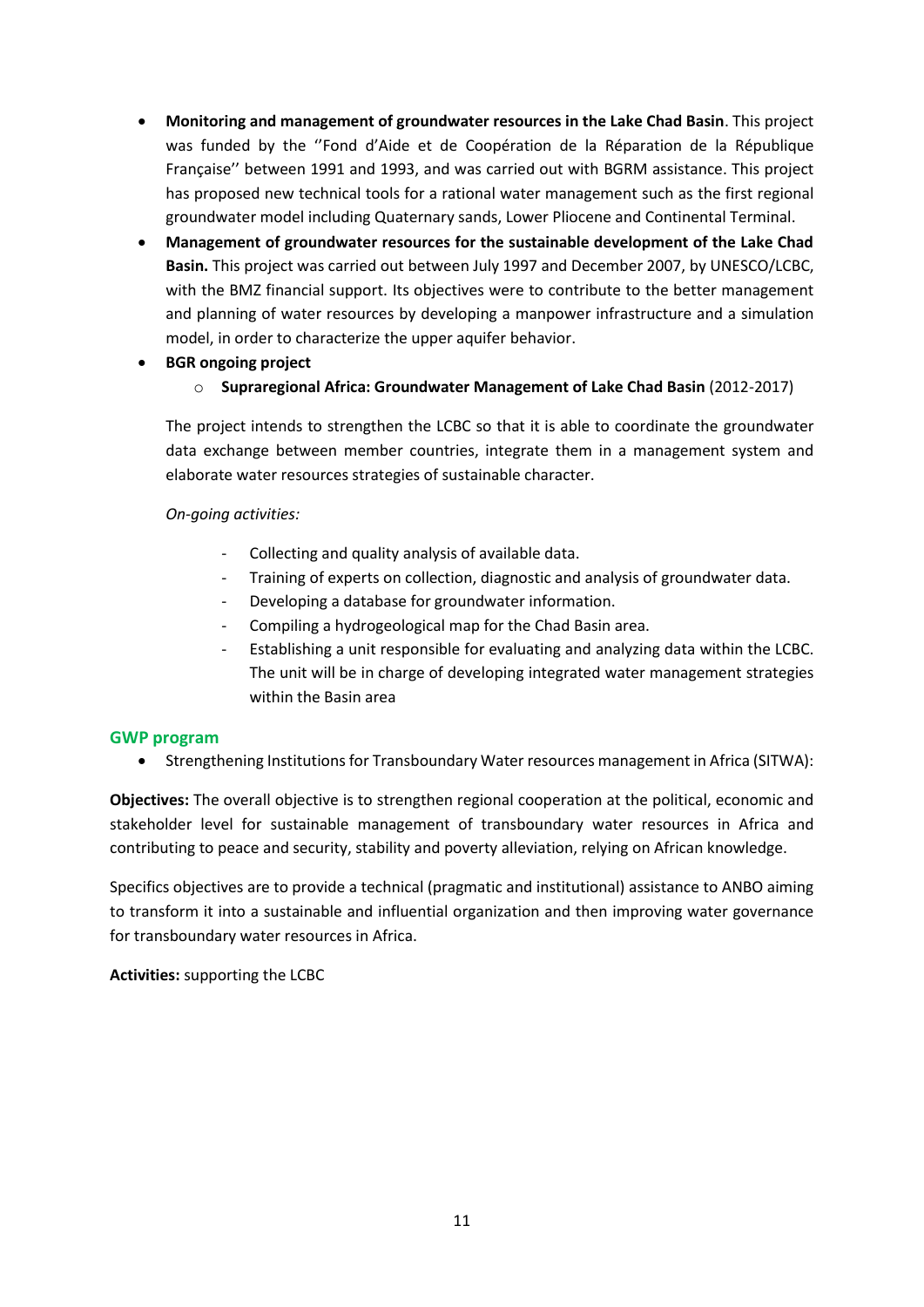### <span id="page-11-0"></span>**Appendix**

**Cross-section with the geology in depth, drawn between Maiduguri to the SW and Fay Largeau to the NE of the Lake Chad Basin (after Schneider & Wolff, 1992).**



*From Groundwater need assessment, Lake Chad Bain, by Sara Vassolo, Bundesanstalt für Geowissenschaften und Rohstoffe (BGR), 2012.*